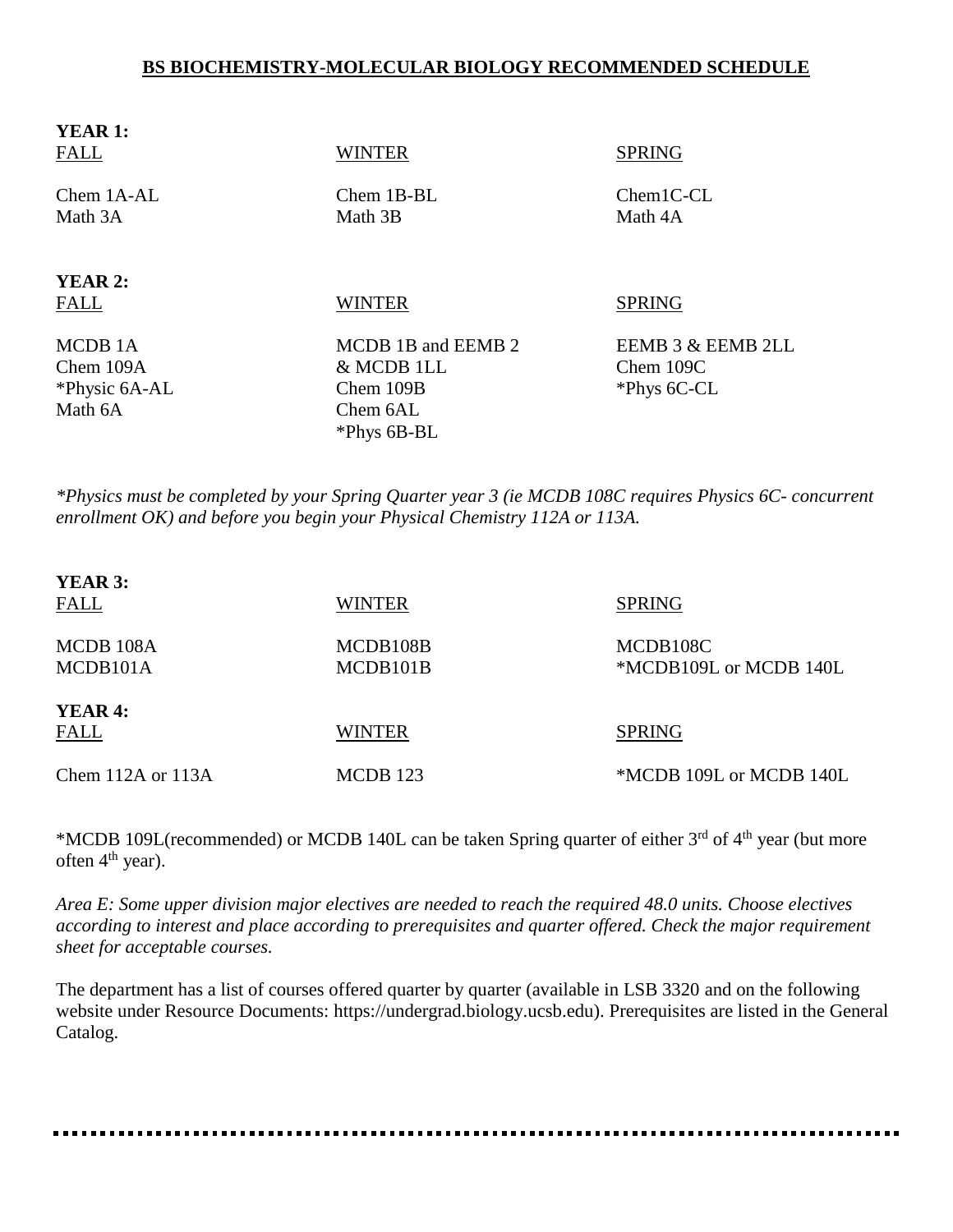## **B.S MICROBIOLOGY RECOMMENDED SCHEDULE**

| <b>FALL</b>         | <b>WINTER</b>   | <b>SPRING</b>                       |
|---------------------|-----------------|-------------------------------------|
| Chem 1A-AL          | Chem 1B-BL      | Chem 1C-CL                          |
| Math 3A or 34A      | Math 3B or 34B  | Math 4A or PSTAT 5A<br>or PSTAT 5LS |
| <b>YEAR 2:</b>      |                 |                                     |
| <b>FALL</b>         | <b>WINTER</b>   | <b>SPRING</b>                       |
| MCDB <sub>1</sub> A | MCDB 1B, EEMB 2 | EEMB 3 & EEMB 2LL                   |
| Chem 109A           | & MCDB 1LL      | Chem 109C                           |
| *Phys 6A-AL         | Chem 109B       | *Phys 6C-CL                         |

 Chem 6AL \*Phys 6B-BL

*\* Physics 6C-CL must be finished by Spring quarter year 3.*

| YEAR 3:              |               |               |  |
|----------------------|---------------|---------------|--|
| <b>FALL</b>          | <b>WINTER</b> | <b>SPRING</b> |  |
| MCDB 108A            | MCDB 108B     | MCDB 108C     |  |
| MCDB 101A            | MCDB 101B     | MCDB 134      |  |
| YEAR <sub>4</sub> :  |               |               |  |
| <b>FALL</b>          | <b>WINTER</b> | <b>SPRING</b> |  |
| <b>MCDB</b> 131-131L | MCDB 133      | Electives     |  |

MCDB 132-132L

*Area II: Some upper division major electives are needed to reach the required 48.0 units. Check the major requirement sheet for acceptable courses and choose based on interest.* 

The department has a list of courses offered quarter by quarter (available in LSB 3320 and on the following website under Resource Documents: https://undergrad.biology.ucsb.edu). Prerequisites are listed in the General Catalog.

Strongly consider MCDB 133L in Spring.

\*\*\*\*\*\*\*\*\*\*\*\*\*\*\*\*\*\*\*\*\*\*\*\*\*\*\*\*\*\*\*\*\*\*\*\*\*\*\*\*\*\*\*\*\*\*\*\*\*\*\*\*\*\*\*\*\*\*\*\*\*\*\*\*\*\*\*\*\*\*\*\*\*\*\*\*

## **B.S PHARMACOLOGY RECOMMENDED SCHEDULE**

**YEAR 1:**

**YEAR 1:**

**FALL WINTER SPRING**

Chem 1A-AL Chem 1B-BL Chem 1C-CL